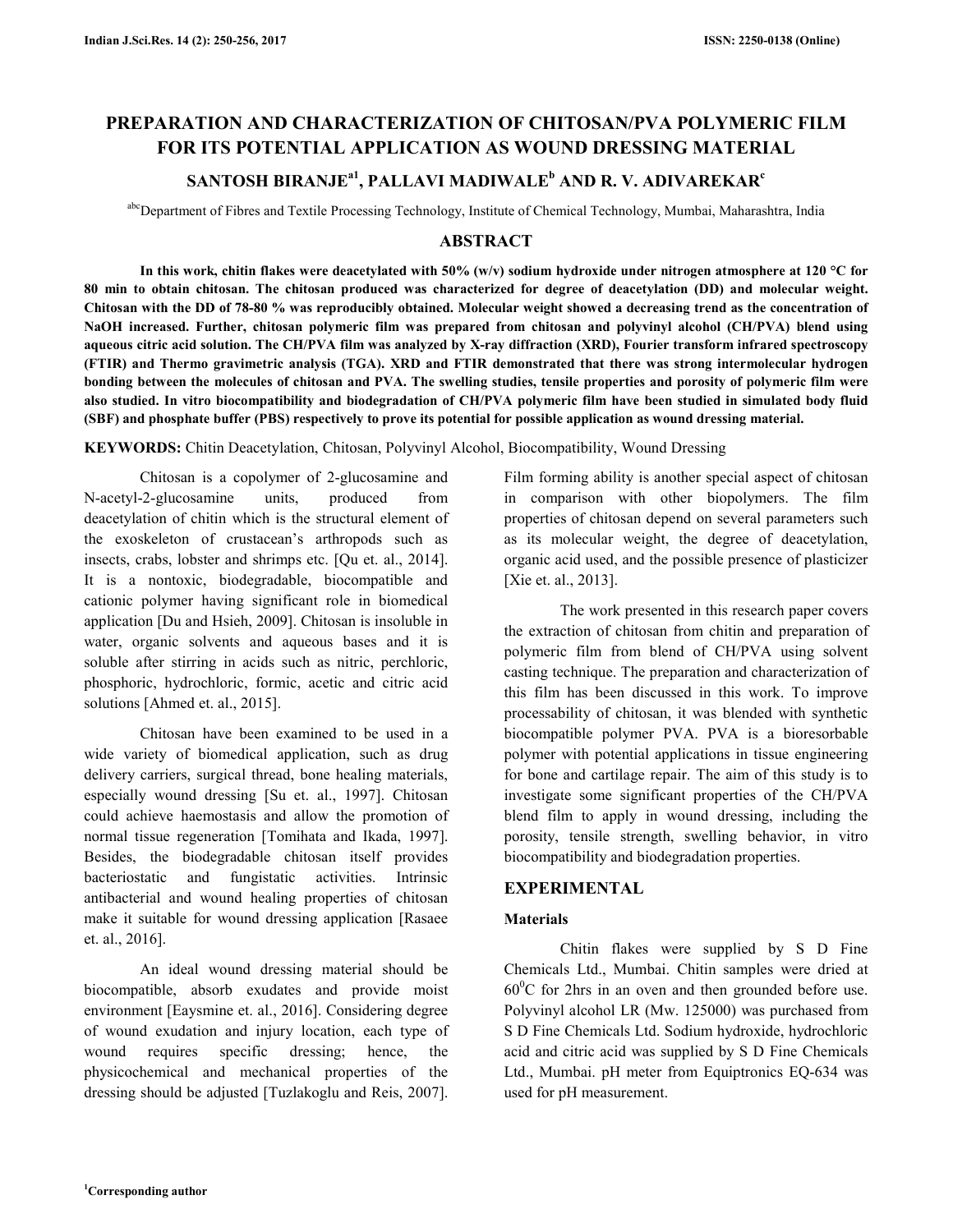### **Deacetylation of Chitin**

 The deacetylation of chitin was carried out by treatment of chitin flakes with 50% (w/v) NaOH at  $120^0C$ for 80 mins in presence of inert atmosphere of nitrogen using a solid to solvent ratio of 1:40. After reaction, the material produced was washed several times with distilled water until near to neutral pH and dried at  $50^{\circ}$ C in a vacuum oven for overnight [Moura et. al., 2015].

## **Determination of Degree of Deacetylation (DD) using pH-metric Titration**

 The chitosan obtained after deacetylation (0.2 gm) was initially dissolved in 20 ml of 0.1 M hydrochloric acid and further addition of 25 ml distilled water was done. After 30 minutes of continuous stirring, next portion of distilled water (25 ml) was added for adjusting the molarity of the solution and stirring continued for 30 minutes. When the dissolution procedure was completed, the chitosan solution was titrated with a 0.1 M sodium hydroxide solution. The titrant was added until the pH value reaches to neutral, and the pH values of solution were recorded for deflection point [Biskup et. al., 2012].

 Degree of deacetylation (DD) of chitosan was calculated using formula:

DD (%) =2.03 x
$$
\frac{V^2 - V^1}{m + 0.0042(V^2 - V^1)}
$$
 (1)

where: m– weight of sample,  $V_1$ ,  $V_2$ – volumes of 0.1 M sodium hydroxide solution corresponding to the deflection points, 2.03 – coefficient resulting from the molecular weight of chitin monomer unit, 0.0042 – coefficient resulting from the difference between molecular weights of chitin and chitosan monomer units.

#### **Characterization**

 Fourier-transform infrared spectroscopy (FTIR) (SHIMADZU FTIR-8400S) was used to confirm the modification in chitin, chitosan and CH/PVA blend polymeric film. The X-ray diffraction pattern of chitin and deacetylated chitosan was recorded at room temperature on X-ray diffractometer (LabX XRD-6100 SHIMADZU). The data was collected in the 2θ range 5–  $40^{\circ}$  with a step size of  $0.02^{\circ}$  and a counting time of 5 sec/step. Thermo gravimetric analysis (TGA) was used to evaluate the thermal stability and the decomposition temperature of chitin, chitosan and CH/PVA blend polymeric film. Thermo gravimetric measurements were made using TG/DTA Simultaneous Measuring Instruments (DTG-60H SHIMADZU).

#### **Preparation of polymeric solution**

 2% (w/v) concentration of chitosan solution was prepared by dissolving in  $2\%$  (v/v) of citric acid.  $2\%$ (w/v) PVA solution was prepared in distilled water with continuous stirring for 2 hrs at  $60^{\circ}$  C. CH/PVA blend solution was then prepared by mixing the two solutions at 80/20 CH/PVA mass ratio. Chitosan and PVA mixing were performed at room temperature using a laboratory magnetic stirrer for 5-6 hrs to obtain homogenous solution. The prepared solution was left overnight for degassing at room temperature.

### **Physical properties**

 The porosity of CH/PVA polymeric film was measured by liquid displacement method, similar to a published method [Gupta et. al., 2012]. The swelling and tensile properties of the CH/PVA polymeric film were examined by weighing method and tensile testing (Instron type universal testing machine), respectively [Abdeen, 2011].

#### **Biocompatibility experiment in simulated body fluid**

 Bioactive properties of the CH/PVA polymeric film were examined by in vitro soaking in simulated body fluid (SBF). Polymeric film of dimension  $20 \times 40$  mm<sup>2</sup> was soaked in SBF solution following the method of Kokubo and Takadama, 2006. The bioactivity of material was determined by the formation of hydroxyapatite on its surface upon immersion in SBF. Vacuum dried film was placed in SBF solution at 37 $\mathrm{^0C}$  in a humidified incubator and the SBF was refreshed every day. The sample was collected after 2 days, 4 days and 6 days of incubation. The samples were carefully rinsed in distilled water and then vacuum dried overnight. The bioactivity and possible hydroxyapatite formation on the samples were examined using FTIR and XRD analysis [Zhang, 1999].

#### **In vitro biodegradation**

 CH/PVA polymeric film was cut into a rectangular shape of dimension 20  $x$  20 mm<sup>2</sup> for the biodegradation test. The specimens were placed in closed bottles containing 30 ml of PBS and incubated at temperature of 37 $\mathrm{^{0}C}$  for 6 weeks. After each degradation period, the specimens were rinsed with distilled water and dried in vacuum oven at room temperature. The weight loss percentages of the specimens were calculated from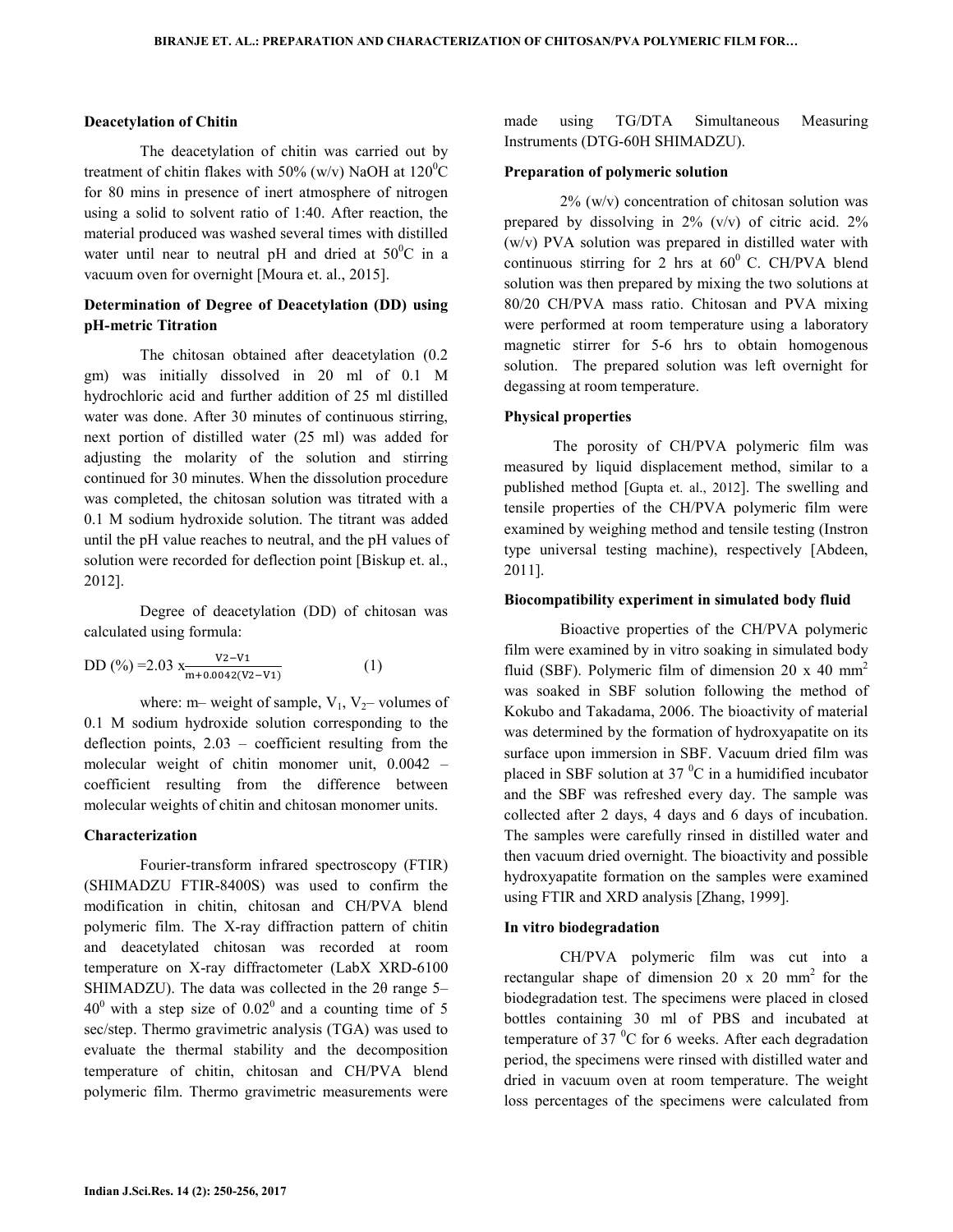the weights obtained before and after degradation as below [Zhang, 1999]:

Weight loss (%) =  $(W_1 \times W_2)/W_1 \times 100$ 

Where,  $W_1$  and  $W_2$  are the samples weight before and after degradation, respectively.

## **RESULTS AND DISCUSSION**

An ideal wound dressing should be able to create a favorable environment to promote the healing process. The dressing must present flexibility, porosity , porosity, good swelling behavior, adequate tensile properties and adherence to the tissue. es weight before<br>be able to create<br>healing process.

 In this work, a polymeric film composed of chitosan and polyvinyl alcohol was prepared for application as wound dressing materials. Key properties were tested to evaluate the potential of these films for wound dressings, such as porosity, tensile strength, swelling behavior, in vitro biocompatibility and biodegradation. strength, the strength, biocompatibility and<br>(DD) and molecular

#### **Preparation of chitosan**

Degree of deacetylation (DD) and molecular weight are the important parameters for application of chitosan in various fields. From this regard, certain researchers [Dutta et. al., 2004 & Shahidi et. al., 1999] suggested that the term chitosan should be used when the degree of deacetylation is above  $70\%$ . In the process of deacetylation, the chitin was treated with different deacetylation, the chitin was treated with different concentrations of NaOH for the removal of acetyl group and formation of amino group which makes the chitosan water soluble. However the process of removal of the acetyl groups lead to the depolymerisation of the acetyl groups lead to the depolymerisation of the polysaccharide chains causing degradation. Due to this degradation, the molecular weight of the chitosan formed decreases. Also during the study, it was observed that with increase in NaOH concentration the molecular weight of chitosan decreases [Abdou et. al., 2008 & Sila et. al., 2014]. obtained before and after degradation as<br>  $(2099)$ <br>  $(299)$ <br>  $(99)$ <br>  $(99)$   $(1)$   $(1)$   $(1)$   $(209)$ <br>  $(1)$   $(209)$ <br>  $(209)$   $(1)$   $(1)$   $(209)$ <br>  $(209)$ <br>  $(209)$   $(209)$ <br>  $(209)$ <br>  $(209)$ <br>  $(209)$ <br>  $(209)$ <br>  $(209)$ <br>  $(2$ 

 The deacetylation degree of the extracted chitosan was found to 78-80 % using pH-metric titration method. The deacetylation was carried out using 50% (w/v) sodium hydroxide at  $120^{\circ}$ C. Reactions were performed under nitrogen atmosphere to minimize performed under nitrogen atmosphere to minimize decrease in molecular weight of the chitosan obtained after deacetylation. The molecular weight of chitosan was calculated from solution viscosity measurement as The deacetylation degree of the extracted<br>a was found to 78-80 % using pH-metric titration<br>a. The deacetylation was carried out using 50%<br>sodium hydroxide at  $120^{\circ}$ C. Reactions were

 $gm/mole$  [Weska et. al., 2007 & Yen et. al., 2009].



**Figure 1: Graph of Degree of deacetylation (DD) of Graph of Degree of chitosan solution by pH--metric titration** 

#### **FTIR Analysis**

 The FTIR spectra obtained for Chitin, Chitosan, The FTIR spectra obtained for Chitin, Chitosan, and CH/PVA blend polymeric film is shown in fig.2. The intensity of  $1560 \text{ cm}^{-1}$  in chitin decreases with intensity of  $1560 \text{ cm}^{-1}$  in chitin decreases with deacetylation, becoming weak for deacetylated chitosan. As seen in the fig.2, the intensity of the band at  $1560 \text{ cm}^{-1}$ is almost absent in the chitosan spectrum fig.2b while a significant broad peak is observed in the chitin spectrum fig.2a.



## **Figure 2: FTIR spectrum of chitin (a), deacetylated chitosan (b) and CH/PVA film with blend ratio (80/20) blend ratio (c)**

With increase in deacetylation, the intensities of With increase in deacetylation, the intensities of the characteristic peaks attributed to the amide group at  $1700 \text{ cm}^{-1}$  decreases as shown in fig.2b. In the IR spectra of chitosan the peaks at 3336 cm<sup>-1</sup> (N-H stretching), 2921 and 2867 cm<sup>-1</sup> (C-H stretching),  $1652$  cm<sup>-1</sup> (amide II band N-H stretching), 1425 cm<sup>-1</sup> (asymmetrical C-H bending of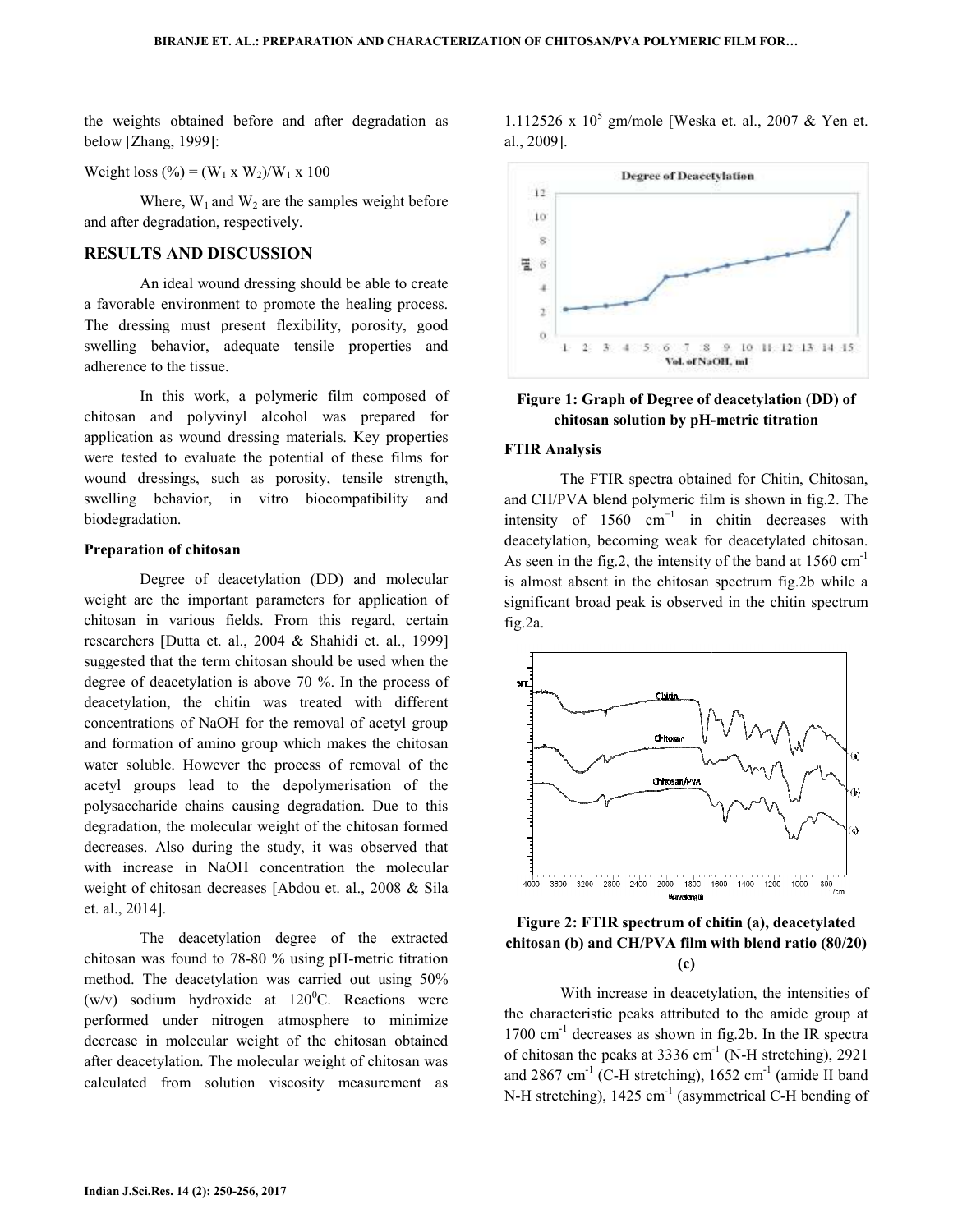the CH<sub>2</sub> group) and 1066 and 1024  $cm^{-1}$  (O- bridge stretching) represent the glucosamine residue. In the IR spectra of CH/PVA blend fig.2c, the large band observed between 3550 and 3200  $cm^{-1}$  is linked to the O–H stretching from the intermolecular and intramolecular hydrogen bonds overlapping with N-H stretching. The peak is gradually broadened and shifted to lower wave numbers by increasing the PVA content in blend. The CH/PVA blend spectrum showed the characteristic bands CH/PVA blend spectrum showed the characteristic bands of both chitosan and PVA which indicated presence of chitosan and PVA in the polymeric film.

### **XRD Analysis**



**Figure 3: XRD patterns of chitin (a), chitosan (b), and <br>CH/PVA (c) polymeric film CH/PVA (c) polymeric film**

Fig.3 shows the XRD pattern of chitin and deacetylated chitosan. The peak intensity was obtained for deacetylated chitosan. The peak intensity was obtained for chitin at  $2\theta = 9.39^{\circ}$  and  $2\theta = 19.35^{\circ}$  and it decreases with the increase in degree of deacetylation, and moved to a higher increase in degree of deacetylation, and moved to a higher angle i.e. the peak of chitosan at  $2\theta$ = 10.17 and  $2\theta$ =  $20.19<sup>0</sup>$ . In the literature, many XRD patterns of chitosan 20.19<sup>0</sup>. In the literature, many XRD patterns of chitosan have two characteristic peaks which are usually around  $2\theta$ =  $10^0$  and  $2\theta = 20^0$  [Yen et. al., 2009 & Zhang et. al., 2005]. The strong interaction between chitosan and PVA molecules in blend is evident as there are peaks which can be seen from fig.3c. The peak of chitosan at  $2\theta = 20.19^{\circ}$  becomes weaker and gets shifted towards lower degree with increase in composition of PVA in the blend.  $^{\circ}$  and  $2\theta = 20^{\circ}$  [Yen et. al., 2009 & Zhang et. al., ]. The strong interaction between chitosan and PVA cules in blend is evident as there are no individual

## **Thermal properties of chitin, chitosan and CH/PVA CH/PVA polymeric film**

In fig.4, two stages of weight losses were observed in the TGA. The first stage at around  $90^{\circ}$ C, the weight loss of about 10% was observed in all the three samples. The weight loss in chitin and chitosan is due to the release of hydrogen bonded water. The second stage weight loss of about  $60\%$  around  $250^0C-320^0C$ 

temperature is attributed to the dehydration of saccharide rings and the depolymerization and decomposition of the chitosan [Valderruten et. al., 2014].



**Figure 4: TGA curve of chitin, chitosan and CH/PVA polymeric film**

**Analysis of physical properties of physical properties of CH/PVA polymeric film** 

**Table I: Analysis of breaking strength, porosity and**  Table I: Analysis of breaking strength, porosity and<br>swelling degree of PVA, chitosan and CH/PVA (80/20) **blend polymeric film blend film**

| Specimen     | <b>Breaking</b><br>strength<br>(Kgf) | <b>Porosity</b><br>(%) | <b>Swelling</b><br>degree<br>(%) |
|--------------|--------------------------------------|------------------------|----------------------------------|
| <b>PVA</b>   | 30.06                                | 25.5                   | 285.1                            |
| Chitosan     | 36.71                                | 40.8                   | 450                              |
| Chitosan/PVA | 38.65                                | 44 1                   | 514                              |

The enhancement of the tensile strength in the The enhancement of the tensile strength in the CH/PVA blend as compared to chitosan and PVA is due to the strong hydrogen bonding between -OH and -  $NH<sub>2</sub>$ in chitosan and -OH groups in PVA.

It is fundamental to investigate the swelling behavior of the hydrophilic films for wound dressings, as it determines the capacity of the films to absorb exudates from the wound, avoiding maceration. From table I, it is seen that, increase in the percentage of chitosan in CH/PVA blend significantly increases both the water absorption and the time to reach the equilibrium. The absorption and the time to reach the equilibrium. increase of swelling degree is due to the presence of amino groups in chitosan. In an ionic environment chitosan molecules become uncoiled and assume more chitosan molecules become uncoiled and assume more elongation or exist in a rod like shape. In presence of ions, the electro-neutrality condition increases and creates an the electro-neutrality condition increases and creates an additional osmotic pressure that expands the CH/PVA polymeric film. In Solution and -OH groups in PVA.<br>
is fundamental to investigate the swelling<br>
the hydrophilic films for wound dressings, as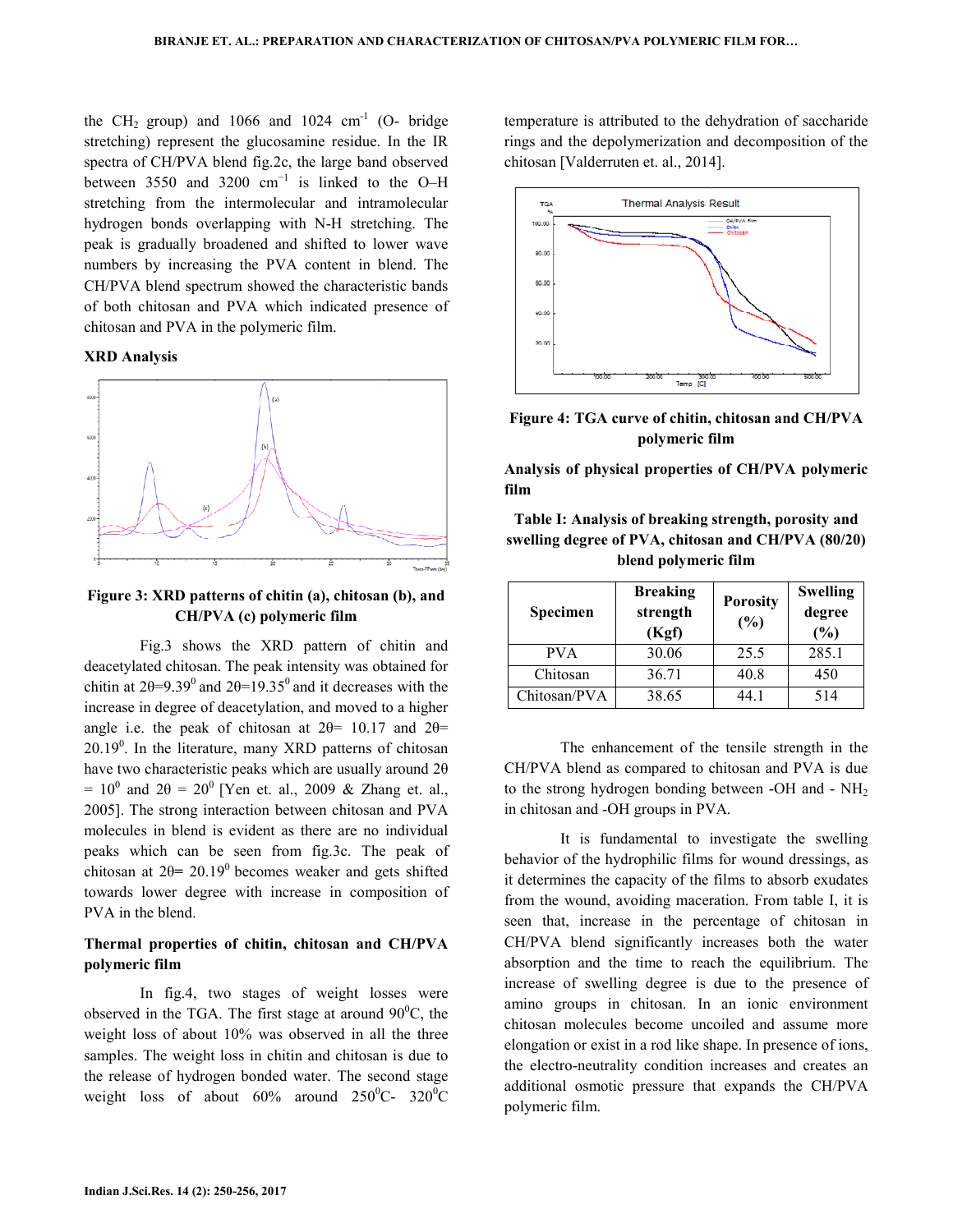### In vitro biocompatibility and biodegradation

 In fig.5, the corresponding FTIR spectrum of In fig.5, the corresponding FTIR spectrum of CH/PVA polymeric film confirms the presence of hydroxyapatite (HA) after its immersion in SBF fluid. The characteristic phosphate picks for HA at wavenumbers of 1084 cm<sup>-1</sup> and 1042 cm<sup>-1</sup> are present. The two peaks at  $1415 \text{ cm}^{-1}$  and  $1564 \text{ cm}^{-1}$  are probably of carbonate group which are commonly found in synthetic HA and natural bone.



**Figure 5: FTIR spectra of SBF incubated CH/PVA polymeric film as function of time**



## **Figure 6: XRD patterns of the SBF incubated CH/PVA film as a function of time**

Hydroxyapatite crystal (HA) formation on CH/PVA film has been confirmed through XRD measurements as shown in fig. 6. The broad peak that measurements as shown in fig. 6. The broad peak that appeared around  $20^{\circ}$  was assigned to chitosan  $(20.19^{\circ})$ and the sharp diffraction characteristic peaks that appeared at around  $31.8^\circ$  and  $25.8^\circ$  corresponding to the peaks of HA. Further, the peak intensities of HA increases with increasing the exposure time in SBF.

Weight loss has been taken as a measure of Weight loss has been taken as a measure of biodegradation when samples were placed in PBS.

Initially, due to swelling of film, the degradation was slower but as the time increases significant weight losses were observed as: 14±0.5% and 16±0.5% in CH/PVA and were observed as:  $14\pm0.5\%$  and  $16\pm0.5\%$  in CH/PVA and chitosan polymeric film, respectively. The weight loss is lower in CH/PVA blend as compared with chitosan. This may be due to PVA has greater stability in water; it does may be due to PVA has greater stability in water; it does not degrade unless higher temperature conditions ( $\geq 60$ )  $^0C$ ).



Figure 7: Weight loss of polymeric films in PBS as a **function of time**

## **CONCLUSION**

 Chitosan was made successfully from chitin flakes by chemical deacetylation using 50% NaOH. flakes by chemical deacetylation using 50% NaOH.<br>CH/PVA (80/20) polymeric film was prepared from solvent casting method for potential application as wound dressing material. These films exhibit excellent swelling behavior, porosity, tensile strength, and we, therefore, conclude that adequate swelling and strength retention are promised during the anticipated duration of usage as a promised during the anticipated duration of usage as a wound dressing material. The CH/PVA polymeric films with high percentage of chitosan present both improved in with high percentage of chitosan present both improved in vitro biocompatibility and biodegradation properties. These results also suggest that chitosan and CH/PVA polymeric films can be potentially explored as wound dressing material. polymeric films can be potentially explored as wound<br>dressing material.<br>**REFERENCES**<br>Qu L.-J., Guo X.-Q., Tian M.-W. and Lu A., 2014.

#### **REFERENCES**

- Antimicrobial Fibers Based on Chitosan and<br>Polyvinyl-alcohol, Fibers and Polymers, Polyvinyl-alcohol, Fibers and Polymers, **15**(7):1357-1363.
- Du J. and Hsieh Y.L., 2009. Cellulose/chitosan hybrid nanofibers from electrospinning of their ester derivatives, Cellulose, 16:247-260. ellulose/chitosan hybrid<br>spinning of their ester<br>:247–260.
- Ahmed M., Samah M.Y.H.A.Y. and Kamel E.S.S., 2015. Mechanical and antibacterial properties of novel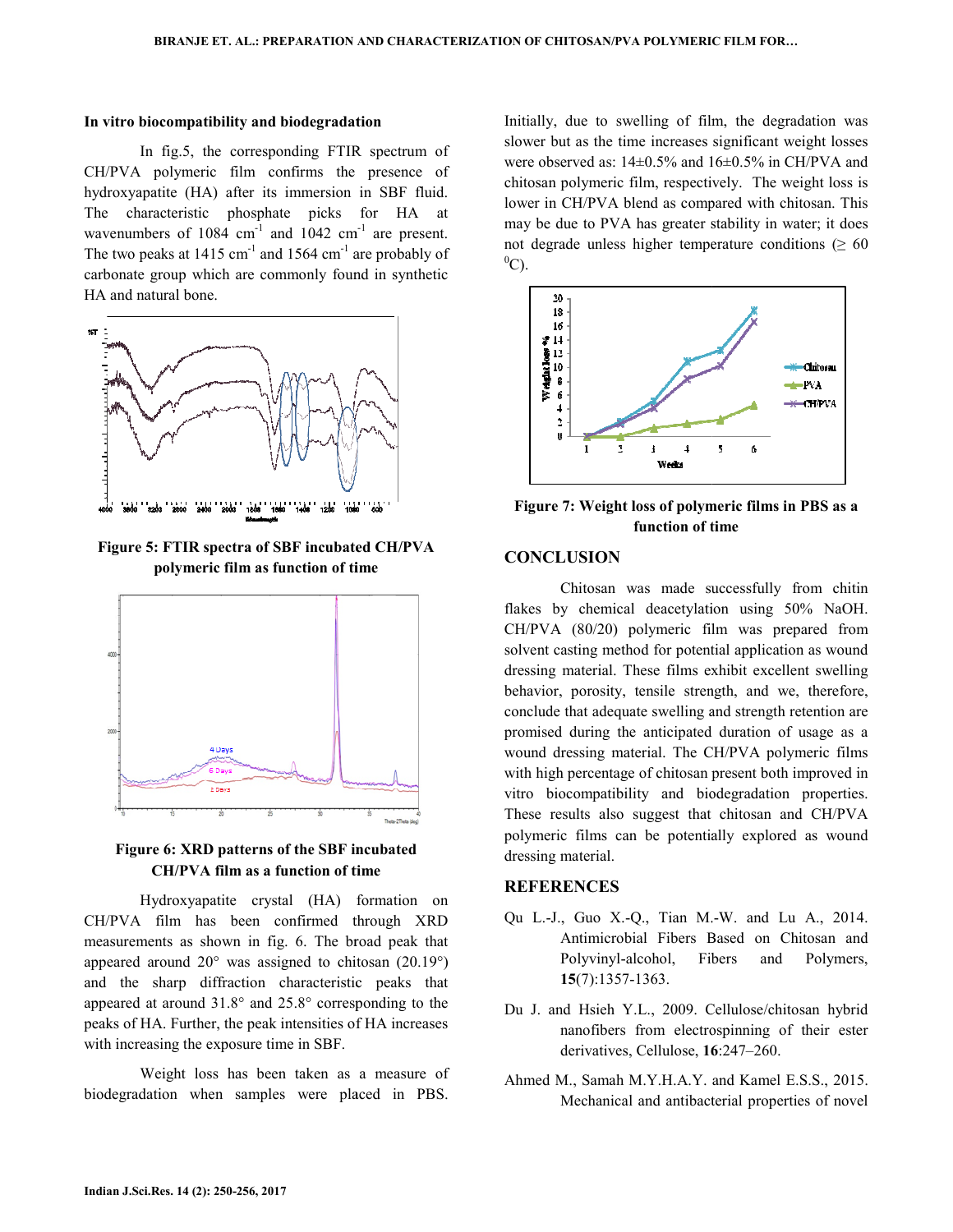high performance chitosan/nanocomposite films, International Journal of Biological Macromolecules.

- Su C.H., Sun C.S., Juan S.W., Hu C.H., Ket W.T. and Sheut M.T., 1997. Fungal mycelia as the source of chitin and polysaccharides and their applications as skin substitutes, Biomaterials, **16**:1169-1174.
- Tomihata K. and Ikada Y., 1997. In vitro and in vivo degradation of films of chitin and its deacetylated derivatives, Biomoteriols, **16**:567- 575.
- Rasaee I., Ghannadnia M. and Honari H., 2016. Antibacterial properties of biologically formed chitosan nanoparticles using aqueous leaf extract of Ocimum basilicum, Nanomedical Journal, **3**(4):240-247.
- Eaysmine S., Haque P., Ferdous T., Gafur M.A. and Rahman M.M., 2016. Potato starch-reinforced poly(vinyl alcohol) and poly(lactic acid) composites for biomedical applications, Journal of Thermoplastic Composite Materials, **29**(11):1536–1553.
- Tuzlakoglu K. and Reis R.L., 2007. Formation of bonelike apatite layer on chitosan fiber mesh scaffolds by a biomimetic spraying process, Journal of Materials Science: Materials in Medicine, **18**:1279–1286.
- Xie D.F., Martino V.P., Sangwan P., Way C., Cash G.A., Pollet E., Dean K.M., Halley P.J. and Averous L., 2013. Elaboration and properties of plasticised chitosan based exfoliated nanobiocomposites, Polymer, **54**:3654-3662.
- Moura J.M., Farias B.S., Rodrigues D.A.S., Moura C.M., Dotto G.L. and Pinto L.A.A., 2015. Preparation of Chitosan with Different Characteristics and Its Application for Biofilms Production, Journal of Polymers and The Environment, **23**:470–477.
- Biskup R.C., Jarosinska D., Rokita B., Ulański P. and Rosiak J.M., 2012. Determination of degree of deacetylation of chitosan - comparision of methods, Progress on chemistry and application of chitin and its derivatives, **17**:5-20.
- Kokubo T. and Takadama H., 2006. How useful is SBF in predicting in vivo bone bioactivity?, Biomaterials, **27**:2907–2915.
- Zhang, Ruiyun; Ma, Peter X., Poly(Α-hydroxyl acids)/hydroxyapatite porous composites for bone-tissue engineering. I. Preparation and morphology, Journal of Biomedical Materials Research 44(4), pp. 446-455, 1999.
- Gupta K.K., Kundan A., Mishra P.K., Srivastava P., Mohanty S., Singh N.K., Mishrad A. and Maiti P., 2012. Polycaprolactone composites with TiO2 for potential nanobiomaterials: tunable properties using different phases, Physical Chemistry Chemical Physics, **14**:12844–12853.
- Abdeen Z., 2011. Swelling and Reswelling Characteristics of Cross-Linked Poly(vinyl alcohol)/Chitosan Hydrogel Film, Journal of Dispersion Science and Technology, **32**:1337– 1344.
- Dutta P.K., Dutta J. and Tripathi V.S., 2004. Chitin and chiosan: Chemistry, Properties and Application, Journal of scientific and industrial research, **63**:20-31.
- Shahidi F., Arachchi J.K.V. and Jeon Y.-J., 1999. Food applications of chitin and chitosan, Trends in Food Science & Technology, **10**:37-21.
- Abdou E.S., Nagy K.S.A. and Elsabee M.Z., 2008. Extraction and characterization of chitin and chitosan from local sources, Bioresource Technology, **99**:1359–1367.
- Sila A., Mlaik N., Sayari N., Balti R. and Bougatef A., 2014. Chitin and Chitosan Extracted from Shrimp Waste Using Fish Proteases Aided Process: Efficiency of Chitosan in the Treatment of Unhairing Effluents, Journal of polymer and the environment, **22**:78–87.
- Weska R.F., Moura J.M., Batista L.M., Rizzi J. and Pinto L.A.A., 2007. Optimization of deacetylation in the production of chitosan from shrimp wastes: Use of response surface methodology, Journal of Food Engineering, **80**:749–753.
- Yen M.T., Yang J.H. and Mau J.L., 2009. Physicochemical characterization of chitin and chitosan from crab shells, Carbohydrate Polymers, **75**:15–21.